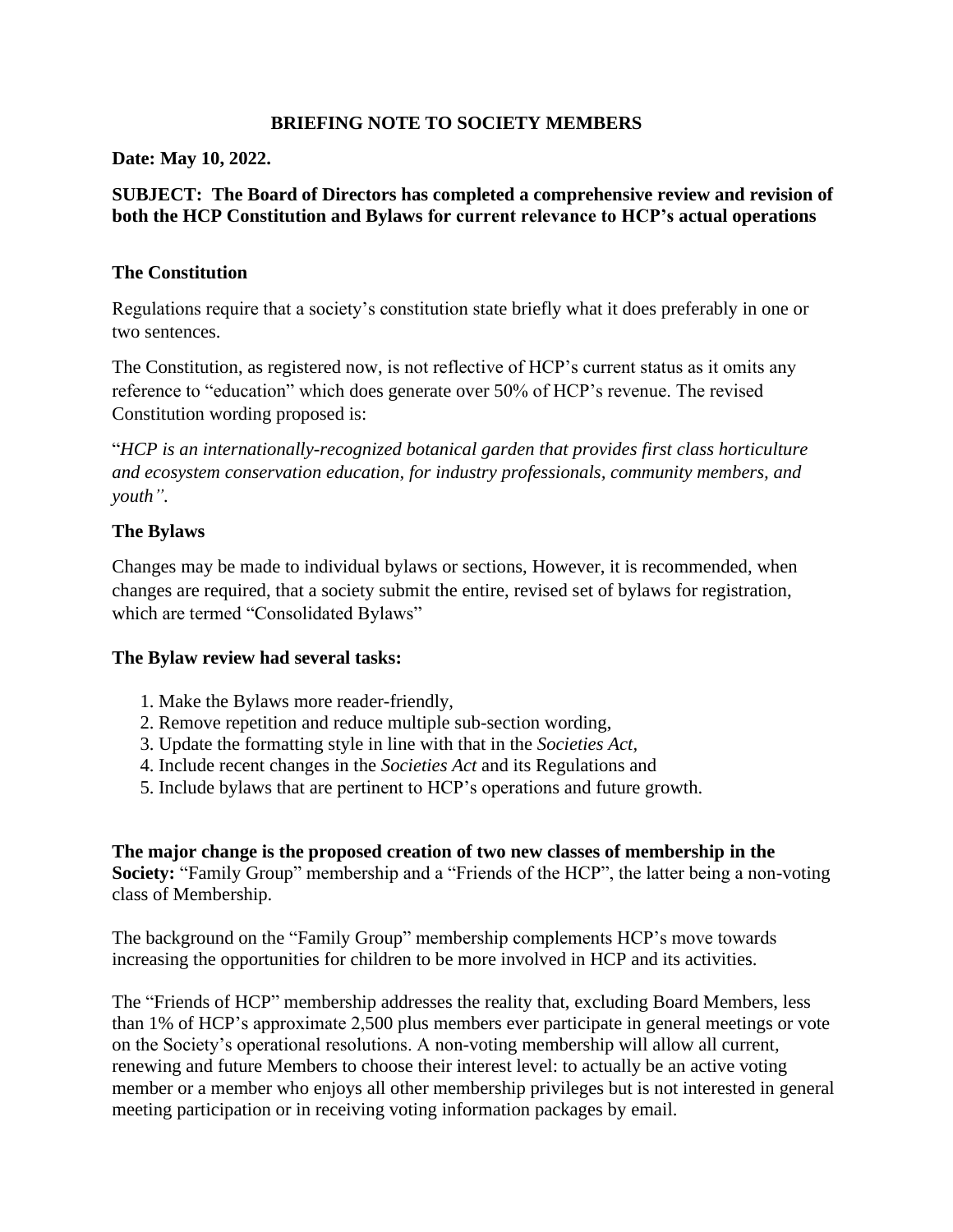### **Conclusion:**

The review and wording revision resulted in a considerable reduction in the HCP Bylaws from 155 to 84, while retaining all of the prior material still current, as well as inclusion of recent regulatory changes.

Following is a Section by Section listing of the original Bylaw material and its new numbering. Comments are included where specific changes have been made or reflect regulatory wording or changes.

A copy of the revised Consolidated HCP Bylaws, was approved by the Board on May 03, 2022 and is included in this package as a separate attachment.

## **2022 NOTES ON THE REVISIONS TO 2018 HCP REGISTERED BYLAWS**

### **PART 1 – PREAMBLE**

1.Formatting up-dated, multiple sub-section numbering removed

1.1.2 becomes (b) (ii) word "design" removed.

## **PART 2 – INTERPRETATION AND DEFINITIONS**

#### 2.1 Definitions:

Formatting up-dated, multiple sub-section numbering removed, additional definitions added to address terminology used in the Bylaws; list remains in alphabetical order.

## **PART 3 - REGISTERED OFFICE**

Heading changed to "REGISTERED OFFICE AND DOCUMENT SERVICE"

## **PART 4 – SOCIETY RECORDS**

Heading changed to**:**

"SOCIETY RECORDS: Retention, Protection, Inspection and Restrictions"

Formatting up-dated, multiple sub-section numbering removed, wording consistent with the Regulations.

**4.0** becomes: "Retention and Protection of Records"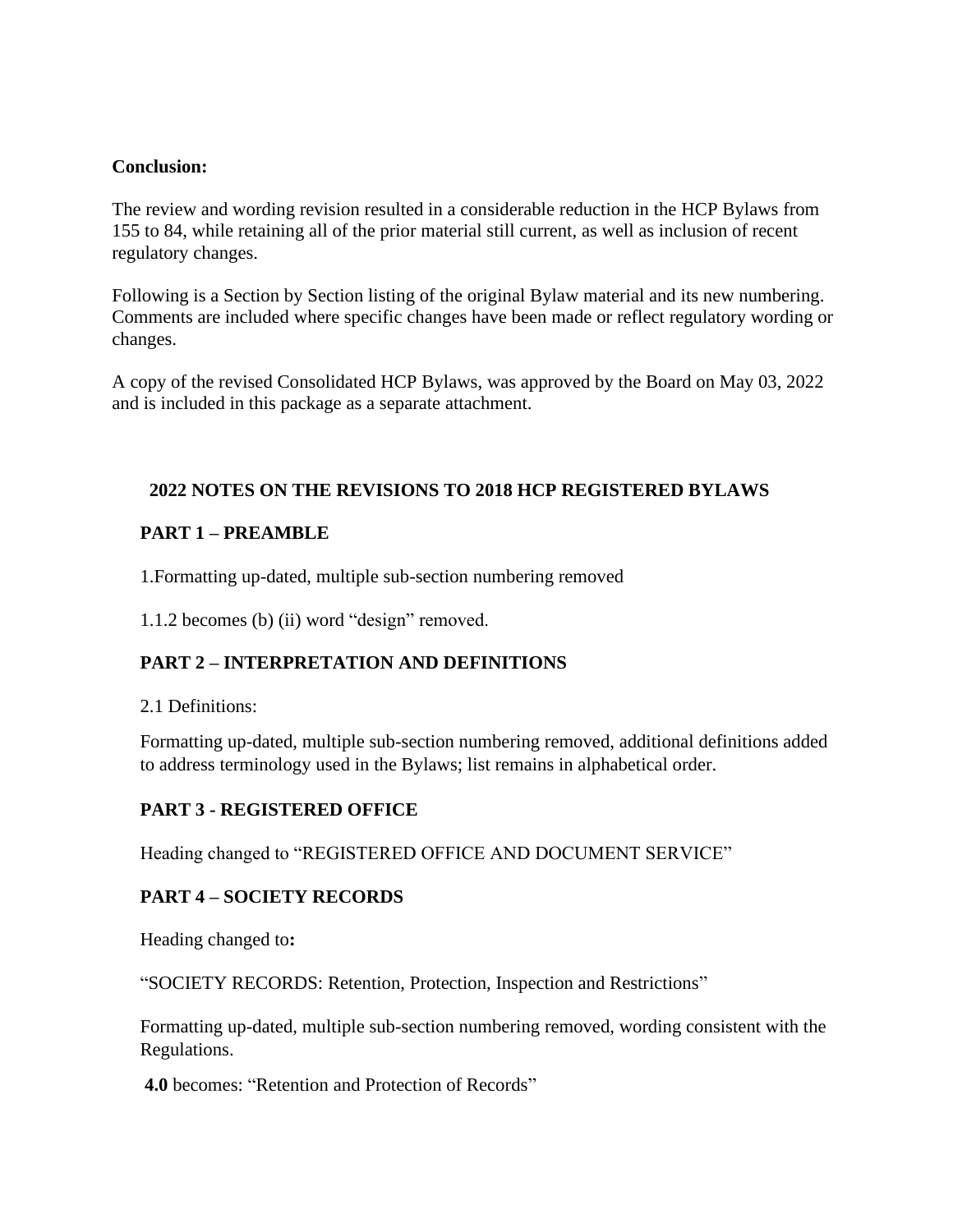- **4.1** becomes: "Inspection of Records"
- **4.2** becomes: "Restrictions on Records Inspection"

### **PART 5 – MEMBERSHIP**

#### Heading changed to: **"MEMBERSHIP CLASSES"**

Formatting up-dated, multiple sub-section numbering and duplications removed two new Membership Classes proposed.

- **5.0** becomes: Membership Classes with addition of "Family Group" and "Friends of HCP"
- **6.0** becomes: The Application Process
- **7.0** becomes: Definitions of Membership Classes
- **8.0** becomes**:** HCP Member Responsibilities
- **9.0** becomes: A Society Membership ends when
- **10.0** becomes: A Member is in good standing when
- **11.0** becomes: A Member is not in good standing when
- **12.0** becomes: Members are not liable for the debts or liabilities of the Society

#### **PART 6 – MEETINGS OF MEMBERS**

Formatting up-dated, multiple sub-section numbering removed, wording tightened

- **13.0** becomes: General Meetings of the Members
- **14.0** becomes**:** The Board May a call a General Meeting at any time
- **15.0** becomes: The Board must call an AGM no later than the 30th of June of each year
- **16.0** becomes: The accidental omission to give notice of a meeting
- **17.0** becomes: A Member may waive entitlement to be notified of a General Meeting
- **18.0** becomes: The Board Chair Will Preside Over General Meetings
- **19.0** becomes: The Quorum for General and Special General Meetings
- **20.0** becomes**:** The Order of Business at Member Meetings:
- **21.0** becomes: Rights of Voting Members in Good Standing:
- **22.0** becomes: Participation in General Meetings by Voting Members in good standing
- **23.0** becomes: Eligible Member votes, (explains votes per Member by Class)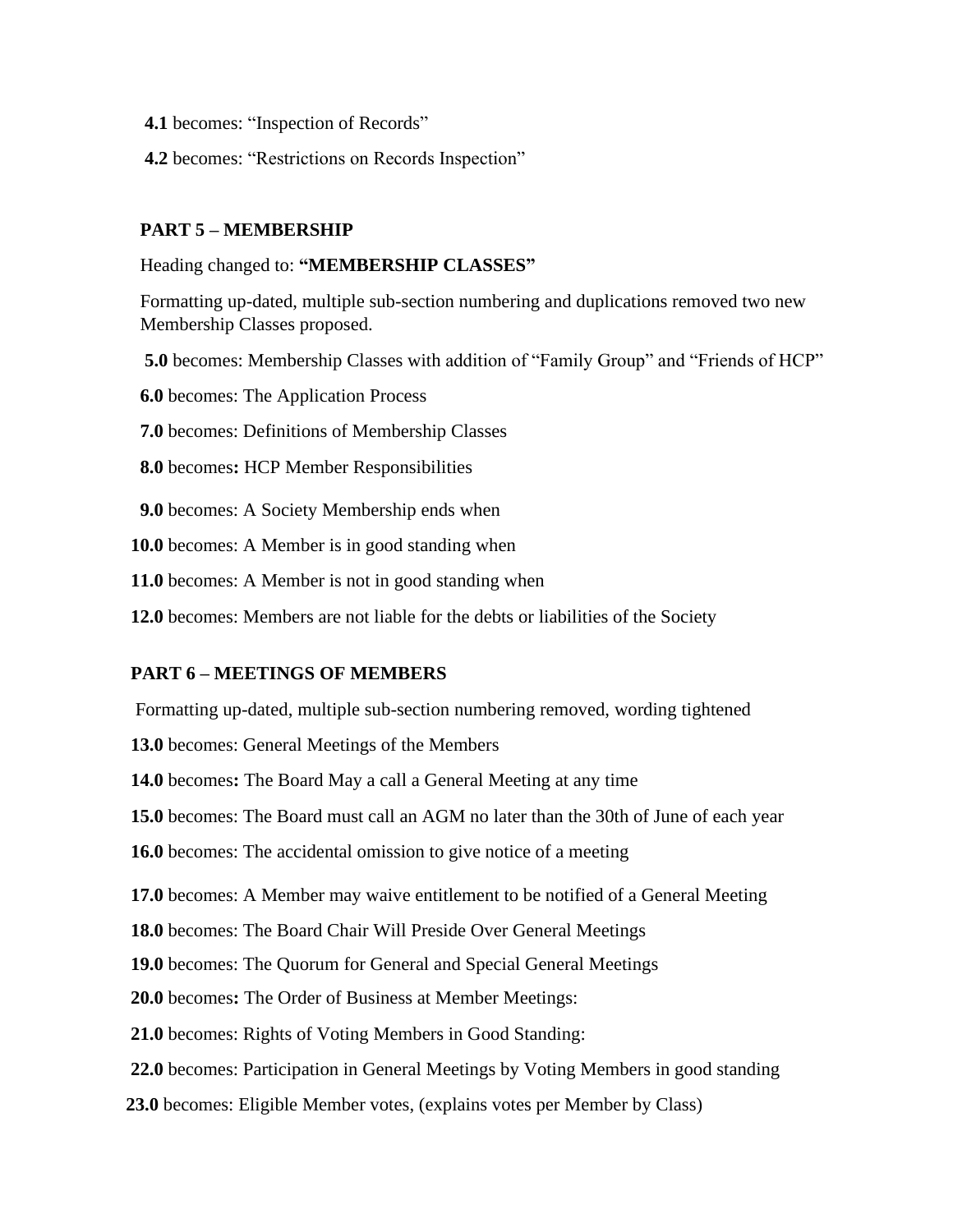**24.0** becomes: Voting Protocols (explains voting requirements)

 **25.0** becomes: Members May Vote by (explains voting methods)

 **26.0** becomes: Voting in Advance of a General Meeting

 **27.0** becomes: Members may propose items for an Annual General Meeting

**28.0** becomes: The Chair may adjourn a meeting

 **29.0** becomes: Giving Notice of an Adjourned Meeting:

 **30.0** becomes: Voting Members may Requisition a General Meeting

 **31.0** becomes: The Board must call the requisitioned meeting within 21 days of notice

**32.0** becomes: The Society will reimburse the requisition signatories for actual costs

 **33.0** becomes: The Court may order that a General Meeting be held:

 **34.0** becomes: The Court will direct how the meeting will be called, held and conducted

#### **PART 7 – DIRECTORS**

Heading changed to "**DIRECTORS SERVING ON THE HCP BOARD"**

Formatting up-dated, multiple sub-section numbering removed, wording tightened

**35.0** becomes: Qualifications to serve on the HCP Board of Directors

**36.0** becomes: When a Director must resign immediately

**37.0** becomes: Nothing relieves a Director from certain responsibilities

**38.0** becomes: When a Director is not liable for the consequences of any decision or action

**39.0** becomes: Director and Officer liability insurance must be purchased & maintained.

**40.0** becomes: Liability indemnification for Directors & Senior Managers (added "in writing")

**41.0** becomes: Election of Directors

**42.0** becomes: When a Director's act is not invalid

**43.0** becomes: When the Society's acts are not invalid

**44.0** becomes: An elected Director's Term of Office

**45.0** becomes: An elected Director may serve for no more than six consecutive years.

**46.0** becomes: When an elected Director may stand for re-election or appointment

**47.0** becomes: When the Past- Board Chair may serve on the Board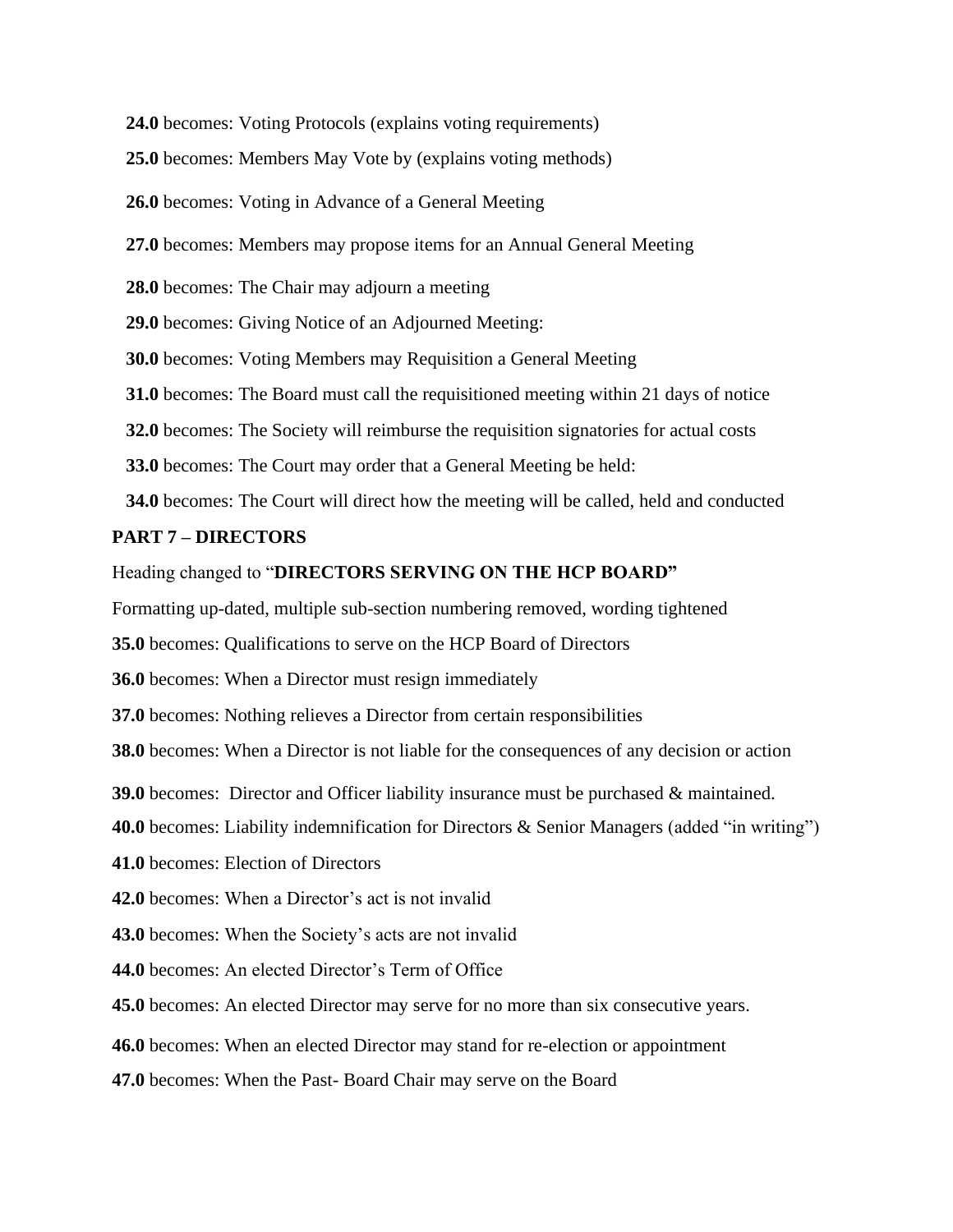**48.0** becomes: A Senior Manager, Director of the Horticulture Centre of the Pacific College and the Head Gardener may be appointed to the Board, ex-Officio**,** as non-voting members. (this is a new Bylaw)

**49.0** becomes: A vacancy on the Board occurs when

**50.0** becomes: The Board may fill a vacancy by appointing a qualified Member

**51.0** becomes: Board may invite certain skilled persons to attend Board meetings**.** (a new Bylaw)

**52.0** becomes: The Officers of the HCP Society constitute an Executive Committee

**53.0** become: Election of Society Officers

**54.0** becomes: An Officer position becomes vacant when

**55.0** becomes: The Board may appoint another Member to fill the vacant office.

**56.0** becomes: Removal or Resignation of a Director from the Board

**57.0** becomes: A Director who intends to resign must do so in writing

**58.0** becomes: The Members can remove a Director from office by Special Resolution:

**59.0** becomes: Appeal if a Director is removed from the Board:

**60.0** becomes: Conflict of Interest (prior wording revised)

#### **PART 8 – THE BOARD**

Heading changed to "THE BOARD, OFFICERS, VICE-CHAIR, PAST-CHAIR & COMMITTEES"

Formatting up-dated, multiple sub-section numbering removed, wording consistent with the Regulations.

**61.0** becomes: The Board manages, oversees and is responsible for all of the Society's activities and internal affairs

**62.0** becomes: The Board is the sole authority for making policy decisions that govern the Society

**63.0** becomes: The Board will be composed of a minimum of 7 and a maximum of 11 elected **Directors** 

**64.0** becomes: The Quorum for Board meetings is a simple majority.

**65.0** becomes: The Board may appoint committees, meet, pass resolutions and appoint independent members to its committees (the latter is a new Bylaw sub-section)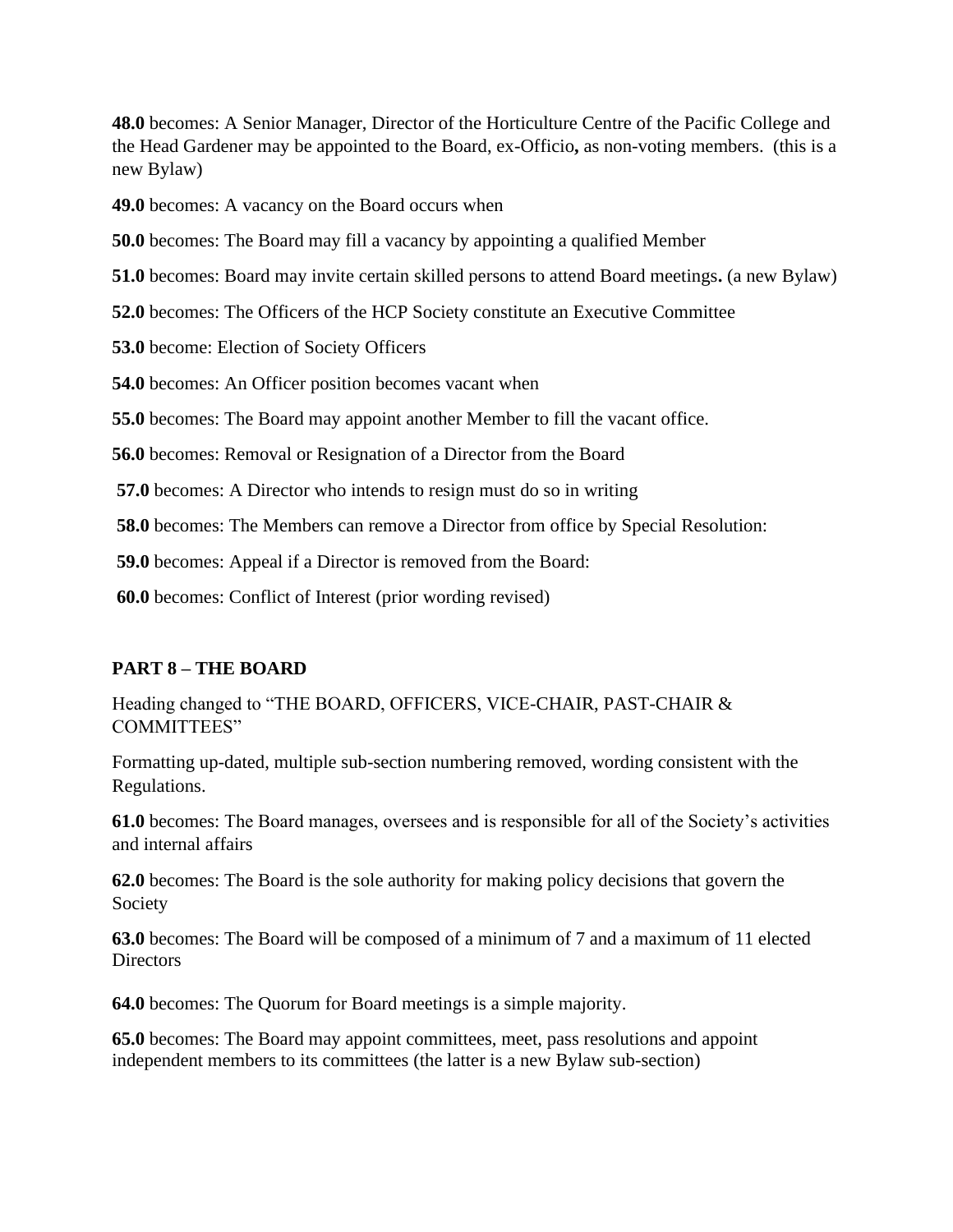**66.0** becomes: The Chair, or in their absence, the Vice-Chair, will preside at all Board and General Meetings

**67.0** becomes: When the Chair must call a meeting of the Board

**68.0** becomes: The Chair's duties, has only one vote, and does not have a casting vote

**69.0** becomes: The Vice-Chair's duties

**70.0** becomes: The Secretary's duties

**71.0** becomes: The Treasurer's duties

**72.0** becomes: The Immediate Past-Chair's duties

### **PART 9 – FINANCE**

heading changed to "FINANCES"

Formatting up-dated, multiple sub-section numbering removed, wording tightened

**73.0** Becomes: Restrictions on the Society's ability to distribute gains, surpluses or dividends.

**74.0** becomes: Any Member who is also an employee of the Society shall be entitled to receive reasonable remuneration

**75.0** becomes: The Society's financial year is from January 1 to December 31

**76.0** becomes: Signing authority for approval of payments and contracts

**77.0** becomes: The Board may, at its discretion, borrow money

**78.0** becomes: The Society may restrict the borrowing powers of the Board

**79.0** becomes: The Board's duties at each Annual General Meeting

**80.0** becomes: The Members appoint accounting firm to audit the Society's financial statements.

## **PART 10.0 ADMINISTRATION**

**81.0** becomes: The Board may appoint one or more Senior Managers to exercise the Directors' authority. (expanded wording with regard to senior management in accordance with provisions in the *Societies Act*).

**82.0** becomes: The Board must ensure that a Senior Manager meets the professional qualifications and business experience required to manage the Society's business affairs. (expanded wording consistent with provisions in the *Societies Act*)